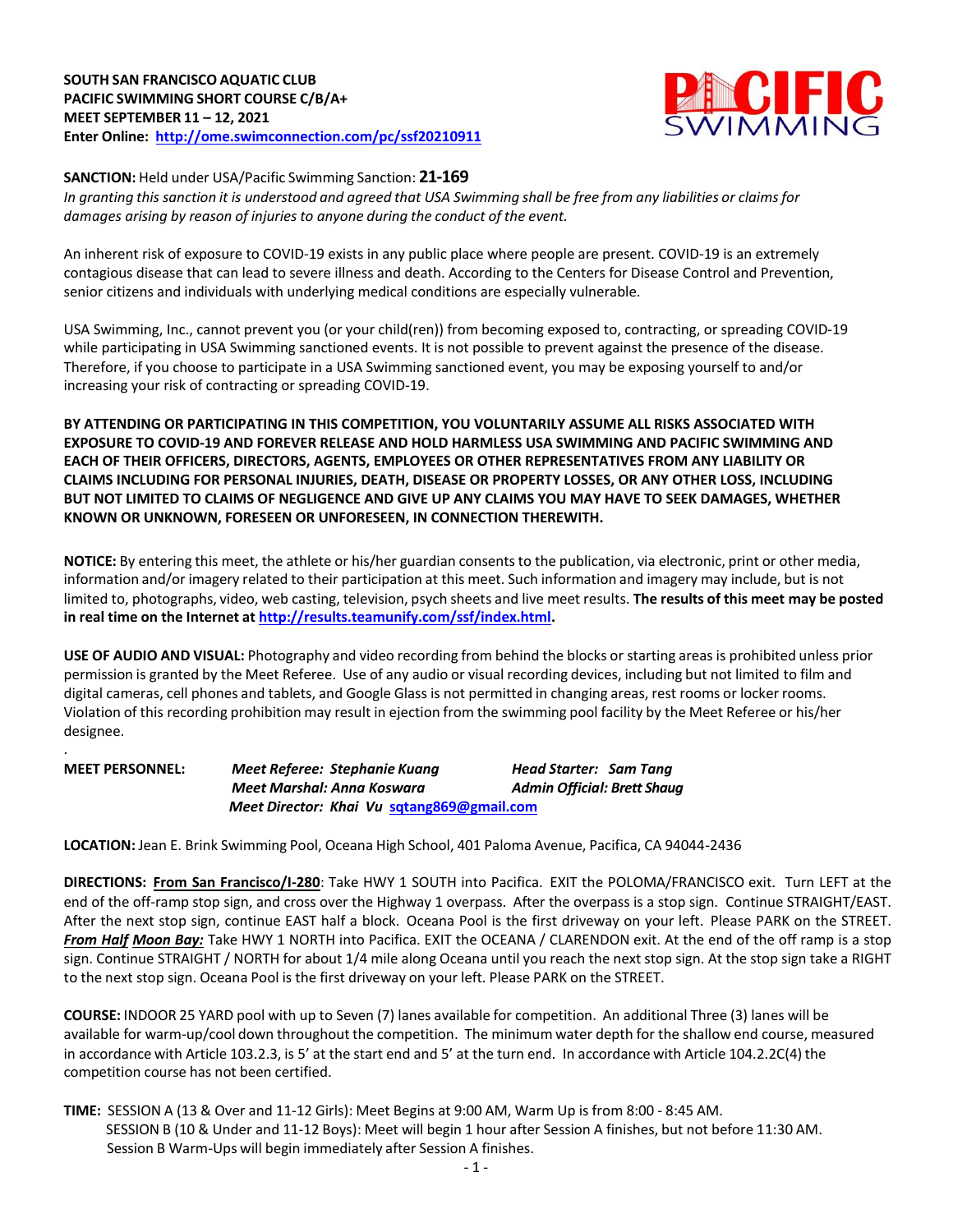**RULES: •** Current USA and Pacific Swimming rules and warm-up procedures will govern the meet. A copy of these procedures will

be posted at the Clerk-of-Course.

- All events are timed finals.
- All events will swim fast to slow.

• Athletes may compete in **MAXIMUM of Three (3)** events per day, plus relays. **All Relays must be entered on-line.**

• All athletes ages 12 and under should complete competition within four (4) hours.

• Entries will be accepted until the number of splashes exceedsthe estimated timeline, per the "Four-Hour Rule," based on the athlete's age and gender.

**•** If local conditions warrant it the Meet Referee, with the concurrence of the Meet Director, may require a mandatory

scratch down. Immediate cash refunds will be made for any mandatory scratches.

• **All coaches and deck officials must wear their USA Swimming membership cards in a visible manner.**

• Pacific swimming states a strict no-refund policy after entering the meet. If no refund is desired, no further action needs to be taken, as there is no penalty for not showing for the meet.

• The local facilities guidelines, restrictions, and interpretation of the local public health guidelines shall be followed at the meet. All applicable San Mateo County, City of Pacific and State of California Public Health requirements for protection against COVID-19 will apply.

- All persons in the facility must be masked (with the exception of athletes during warm up, warm down, and actual competition). The Meet Director and Meet Referee may remove any individual who does not comply.
- No parents are allowed inside the pool.

**UNACCOMPANIED ATHLETES:** Any USA-S athlete-member competing at the meet must be accompanied by a USA Swimming member-coach for the purposes of athlete supervision during warm-up, competition and warm-down. If a coach-member of the athlete's USA-S Club does not attend the meet to serve in said supervisory capacity, it is the responsibility of the athlete or the athlete's legal guardian to arrange for supervision by a USA-S member-coach. The Meet Director or Meet Referee may assist the athlete in making arrangements for such supervision; however, it is recommended that such arrangements be made in advance of the meet by the athlete's USA-S Club Member-Coach.

**RACING STARTS:** Athletes must be certified by a USA-S member-coach as being proficient in performing a racing start, or must start the race in the water. It is the responsibility of the athlete or the athlete'slegal guardian to ensure compliance with this requirement.

**RESTRICTIONS:** • Smoking and the use of other tobacco productsis prohibited on the pool deck, in the locker rooms, in spectator

- seating, on standing areas and in all areas used by athletes, during the meet and during warm-up periods.
- Sale and use of alcoholic beveragesis prohibited in all areas of the meet venue.
- No glass containers are allowed in the meet venue.
- No propane heater is permitted except for snack bar/meet operations.
- All shelters must be properly secured.
- Changing into or out of swimsuits other than in locker rooms or other designated areas is prohibited

• Restricted access area the East and South ends of the swimming pool deck. Access only for Competitors, Coaches,

Officials, and meet Staff/Volunteers and Timers. No Flash Photography.

• Destructive devices, to include but not limited to, explosive devices and equipment, firearms (open or concealed), blades, knives, mace, stun guns and blunt objects are strictly prohibited in the swimming facility and its surrounding areas. If observed, the Meet Referee or his/her designee may ask that these devices be stored safely away from the public or removed from the facility. Noncompliance may result in the reporting to law enforcement authorities and ejection from the facility. Law enforcement officers(LEO) are exempt per applicable laws.

• Operation of a drone, or any other flying apparatus, is prohibited over the venue (pools, athlete/coach areas, spectator areas and open ceiling locker rooms) any time athletes, coaches, officials and/orspectators are present.

**ELIGIBILITY:** • Athletes must be current members of USA-S and enter their name and registration number on the meet entry card as they are shown on their Registration Card. If this is not done, it may be difficult to match the athlete with the registration and times database. The meet host will check all athlete registrations against the SWIMS database and if not found to be registered, the Meet Director shall accept the registration at the meet (a \$10 surcharge will be added to the regular registration fee). Duplicate registrations will be refunded by mail.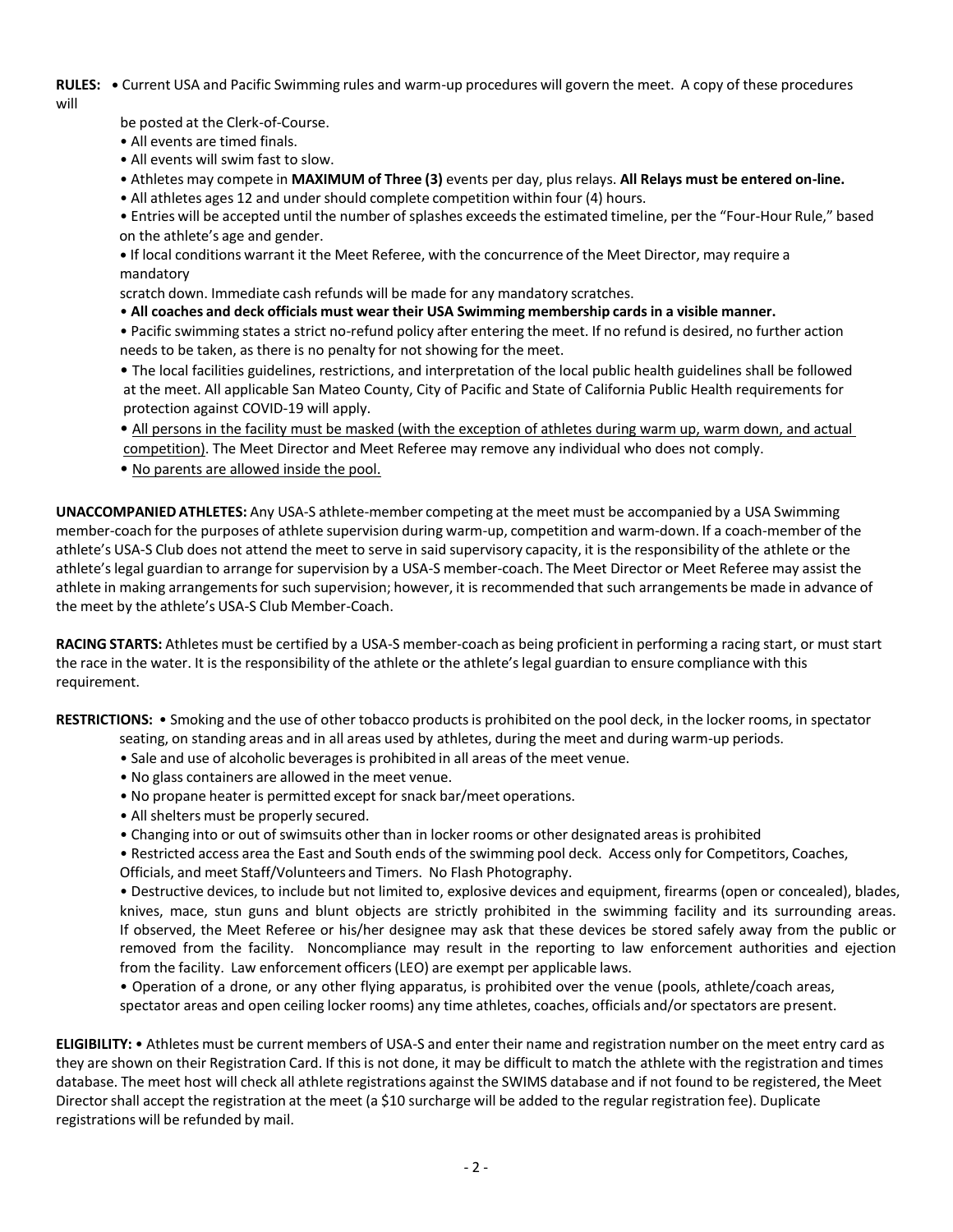- Athletesin the "A" Division must have met at least USA Swimming Motivational "A" minimum time standard. Athletes in the "B" Division must have met at least the listed "B" minimum time standard. All entry times slower than the listed "B" time standard will be in the "C" Division.
- Entries with **"NO TIME" will be ACCEPTED**.
- Entry times submitted for this meet may be checked against a computer database and may be changed in accordance with Pacific Swimming Entry Time Verification Procedures.
- Disabled athletes are welcome to attend this meet and should contact the Meet Director or Meet Referee regarding and special accommodations on entry times and seeding per Pacific Swimming policy.
- Athletes 19 years of age and over may compete in the meet for time only, no awards. Such athletes must have met standards for the 17-18 age groups.
- The athlete's age will be the age of the athlete on the first day of the meet.

**ENTRY FEES:** \$4.50 per event plus an \$8.00 participation fee per athlete. Entries will be rejected if payment is not sent at time of request. Relays \$9.00 per relay team, clubs must enter their relays online or by mail/hand delivery by 11:59 pm September 2, 2021.

**ONLINE ENTRIES:** To enter online go to **http://ome.swimconnection.com/pc/ssf20210911** to receive an immediate entry confirmation. This method requires payment by credit card. Swim Connection, LLC charges a processing fee for this service, equal to \$1 per athlete plus 5% of the total Entry Fees. Please note that the processing fee is a separate fee from the Entry Fees. If you do not wish to pay the processing fee, enter the meet using a mail entry. **Entering online is a convenience, is completely voluntary, and is in no way required or expected of an athlete by Pacific Swimming.** Online entries will be accepted through Wednesday, **September 2, 2019.**

**MAILED OR HAND DELIVERED ENTRIES**: Entries must be on the attached consolidated entry form. Forms must be filled out completely and printed clearly with the athlete's best time. Entries must be postmarked by midnight, Monday, **August 30, 20201** or hand delivered by 6:30 p.m. Thursday, **September 2, 2021**. No late entries will be accepted. No refunds will be made, except mandatory scratch downs. Requestsfor confirmation of receipt of entriesshould include a self-addressed envelope.

# **Make check payable to**: **South San Francisco Aquatic Club Mail entriesto**: **Sam Tang**

**2221 Kenry Way SOUTH SAN FRANCISCO, CA 94080 sqtang869@gmail.com**

**CHECK-IN:** The meet shall be pre-seeded. Athletes shall report to the bull-pen area at their scheduled time for each event

**SCRATCHES:** Any Athletes not reporting for or competing in an individual timed final event that they have entered shall not be penalized

#### **AWARDS:** None

**ADMISSION:** Free. A 2-day program will be available for a reasonable fee.

**SNACK BAR & HOSPITALITY:** There is no snack bar and hospitality by covid-19 rules.

**MISCELLANEOUS:**No overnight parking is allowed. Facilities will not be provided after meet hours.

**MINIMUM OFFICIALS:** Clubs must follow Zone 1 North rules for providing officials. Each club must provide officials for each session according to the number of athletes entered in that session, following the table below. Clubs that do not provide sufficient officials must provide coaches to act in the place of officials.

| Club athletes entered in session | <b>Trained and carded officials requested</b>         |  |  |
|----------------------------------|-------------------------------------------------------|--|--|
| $1 - 10$                         |                                                       |  |  |
| 11-25                            |                                                       |  |  |
| 26-50                            |                                                       |  |  |
| 51-75                            |                                                       |  |  |
| 76-100                           |                                                       |  |  |
| 100 or more                      | $\frac{1}{2}$ 5 (+1 for every additional 25 athletes) |  |  |
|                                  |                                                       |  |  |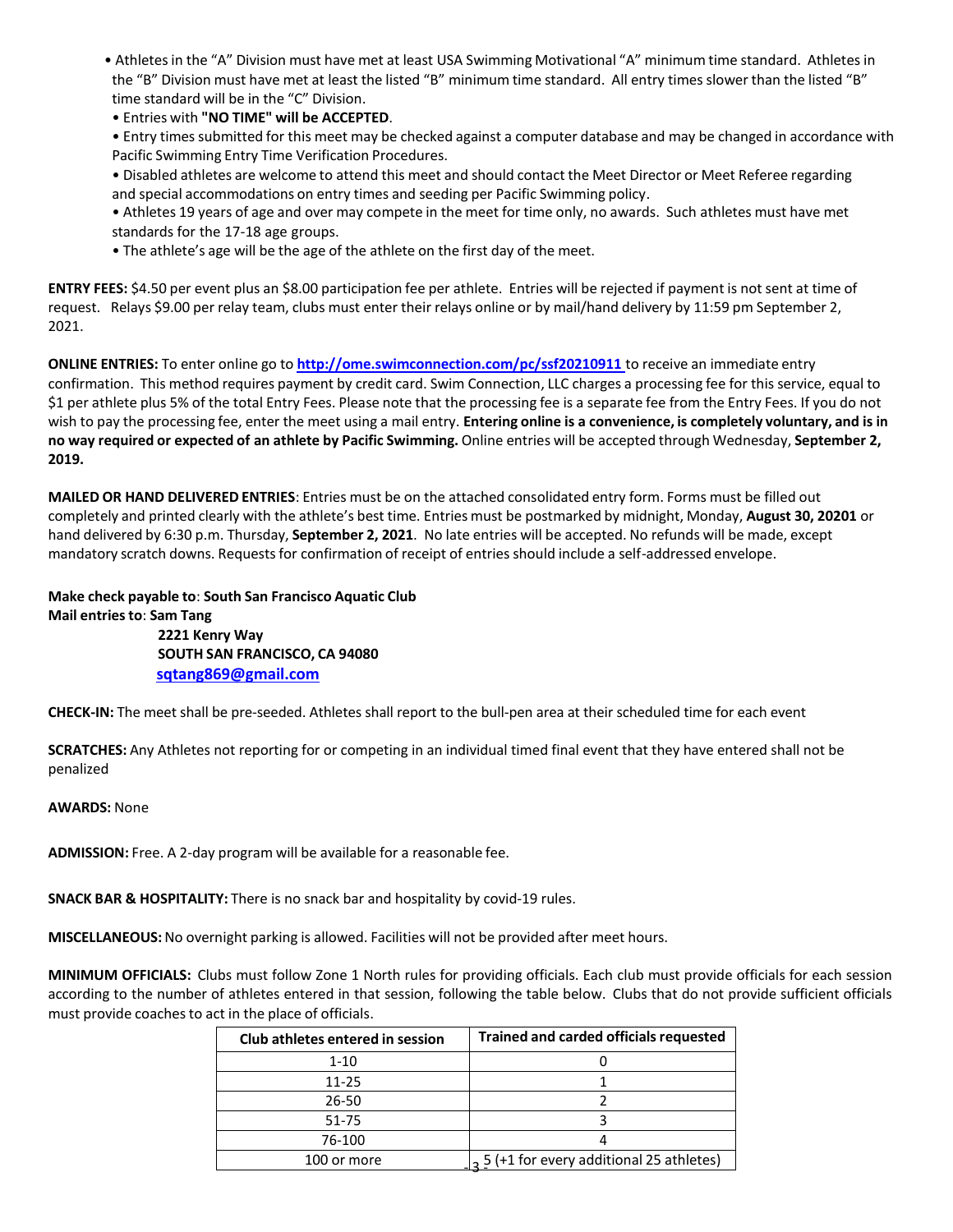# **EVENT SUMMARY**

| Saturday |              | Sunday       |               |           |               |
|----------|--------------|--------------|---------------|-----------|---------------|
| $10-U$   | $11 - 12$    | 13 & Up      | $10-U$        | $11 - 12$ | 13 & Up       |
| 200 F.R. | 200 F.R.     | 200 F.R.     | 200 M.R.      | 200 M.R.  | 200 M.R.      |
| 100 BK   | 200 BK       | 200 BK       | <b>50 BK</b>  | 100 BK    | 100 BK        |
| 50 FR    | <b>50 FR</b> | <b>50 FR</b> | 50 BR         | 200 BR    | 200 BR        |
| 100 BR   | 100 BR       | 100 BR       | <b>100 FR</b> | 100 FR    | <b>100 FR</b> |
| 50 FL    | 100 FL       | 100 Fly      | 100 IM        | 100 IM    | 200 IM        |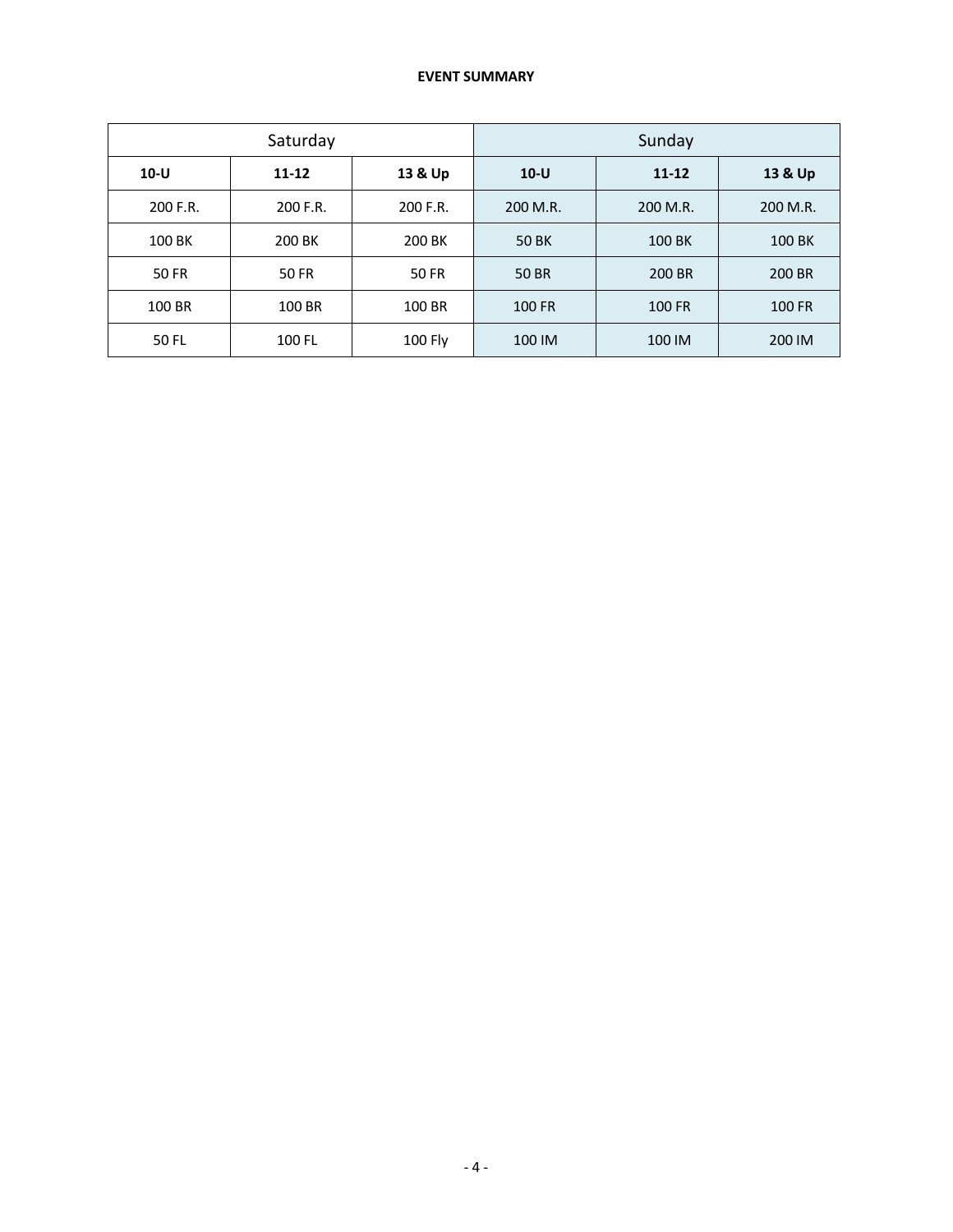| SATURDAY, SEPT. 11th |                      |             |  |
|----------------------|----------------------|-------------|--|
| <b>SESSION AM</b>    |                      |             |  |
| Girls                |                      | <b>Boys</b> |  |
| Event#               | <b>Event</b>         | Event#      |  |
| 1                    | 11-12 200 Free Relay |             |  |
| 3                    | 13-Up 200 Free Relay | 4           |  |
| 5                    | 11-12 200 Back       |             |  |
| 7                    | 13-Up 200 Back       | 8           |  |
| 9                    | 11-12 50 Free        |             |  |
| 11                   | 13-Up 50 Free        | 12          |  |
| 13                   | 11-12 100 Breast     |             |  |
| 15                   | 13-Up 100 Breast     | 16          |  |
| 17                   | 11-12 100 Fly        |             |  |
| 19                   | 13-Up 100 Fly        | 20          |  |
| <b>SESSION PM</b>    |                      |             |  |
|                      | 11-12 200 Free Relay | 22          |  |
| 23                   | 10-U 200 Free Relay  | 24          |  |
|                      | 11-12 200 Back       | 26          |  |
| 27                   | 10-U 100 Back        | 28          |  |
|                      | 11-12 50 Free        | 30          |  |
| 31                   | 10-U 50 Free         | 32          |  |
|                      | 11-12 100 Breast     | 34          |  |
| 35                   | 10-U 100 Breast      | 36          |  |
|                      | 11-12 100 Flv        | 38          |  |
| 39                   | 10-U 50 Fly          | 40          |  |

| <b>SUNDAY, SEPT. 12th</b> |                        |             |  |
|---------------------------|------------------------|-------------|--|
|                           | <b>SESSION AM</b>      |             |  |
| Girls                     |                        | <b>Boys</b> |  |
| Event#                    | Event                  | Event#      |  |
| 41                        | 11-12 200 Medley Relay |             |  |
| 43                        | 13-Up 200 Medley Relay | 44          |  |
| 45                        | 11-12 100 Back         |             |  |
| 47                        | 13-Up 100 Back         | 48          |  |
| 49                        | 11-12 200 Breast       |             |  |
| 51                        | 13-Up 200 Breast       | 52          |  |
| 53                        | 11-12 100 Free         |             |  |
| 55                        | 13-Up 100 Free         | 56          |  |
| 57                        | 11-12 100 IM           |             |  |
| 59                        | 13-Up 200 IM           | 60          |  |
| <b>SESSION PM</b>         |                        |             |  |
|                           | 11-12 200 Medley Relay | 62          |  |
| 63                        | 10-U 200 Medley Relay  | 64          |  |
|                           | 11-12 100 Back         | 66          |  |
| 67                        | 10-U 50 Back           | 68          |  |
|                           | 11-12 200 Breast       | 70          |  |
| 71                        | 10-U 50 Breast         | 72          |  |
|                           | 11-12 100 Free         | 74          |  |
| 75<br>10-U 100 Free       |                        | 76          |  |
|                           | 78                     |             |  |
| 79                        | 10-U 100 IM            | 80          |  |

Use the following URL to find the time standards: http://www.pacswim.org/swim-meet-times/standards